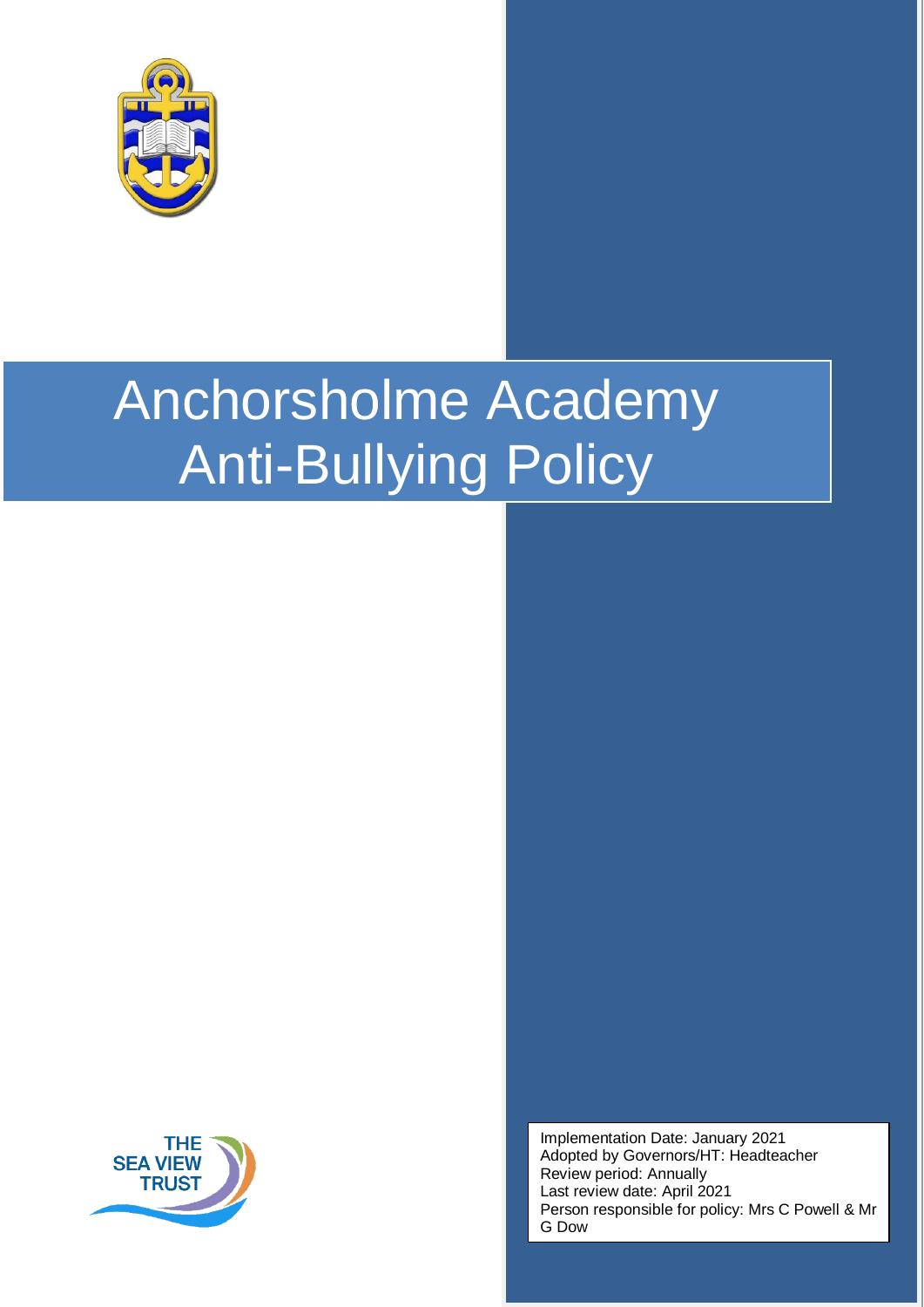# **Beliefs and Values**

At Anchorsholme Academy all pupils, staff and stakeholders have the right to feel happy, safe and included in the school community. Pupils, staff and stakeholders have the right to work in an environment without harassment, intimidation or fear. **All bullying, of any sort, is therefore unacceptable**.

Everyone who experiences bullying will be supported. As a school, we recognise the effects that bullying can have on an individual's feelings of worth and on pupils' school work, and the members of our school community will actively promote an anti-bullying environment. The rights of the victim are most important; however, we recognise that the perpetrators of bullying behaviour have a right to support in order to change their behaviour. If, however, after such support they continue to carry out the acts of bullying, then appropriate action will be taken including, if necessary, permanent exclusion.

## **What is bullying?**

The Government defines bullying in the '**Safe to Learn'** document as:

#### *'Behaviour by an individual or group usually repeated over time, that intentionally hurts another individual or group either physically or emotionally.'*

This can be expanded for additional clarity to:

#### *"Behaviour which is hurtful or deliberate; it is often persistent, sometimes continuing for weeks, months or even years and it is difficult for those being bullied to defend themselves. Underlying most bullying behaviour is an abuse of power and a desire to intimidate and dominate."*

*(Tackling Bullying in Your School, S. Sharp & P. K. Smith)*

Bullying includes, but is not limited to, name-calling; taunting; mocking; making offensive comments; kicking; hitting; pushing; taking belongings; inappropriate text messaging and emailing; sending offensive or degrading images by phone or via the internet; producing offensive graffiti; gossiping; excluding people from groups; spreading hurtful and untruthful rumours. Although sometimes occurring between two individuals in isolation, we recognise that bullying quite often takes place in the presence of others.

The National Curriculum SEAL materials suggest the following characteristics define behaviour as bullying if:

- $\bullet$  It is deliberate
- $\bullet$  It happens over a period of time
- **There is an unequal balance of power**

When these three components are present, the behaviour is then deemed as bullying behaviour. It is particularly the unequal balance of power that makes bullying behaviour stand out from other aggressive behaviour.

Some forms of bullying are attacks not only against the individual, but also against the group to which the person may belong. To protect these vulnerable and usually minority groups, the following types of bullying will be given particular attention:

- **b** bullying related to race, religion or culture
- **C** bullying related to SEN or disabilities
- bullying related to appearance or health conditions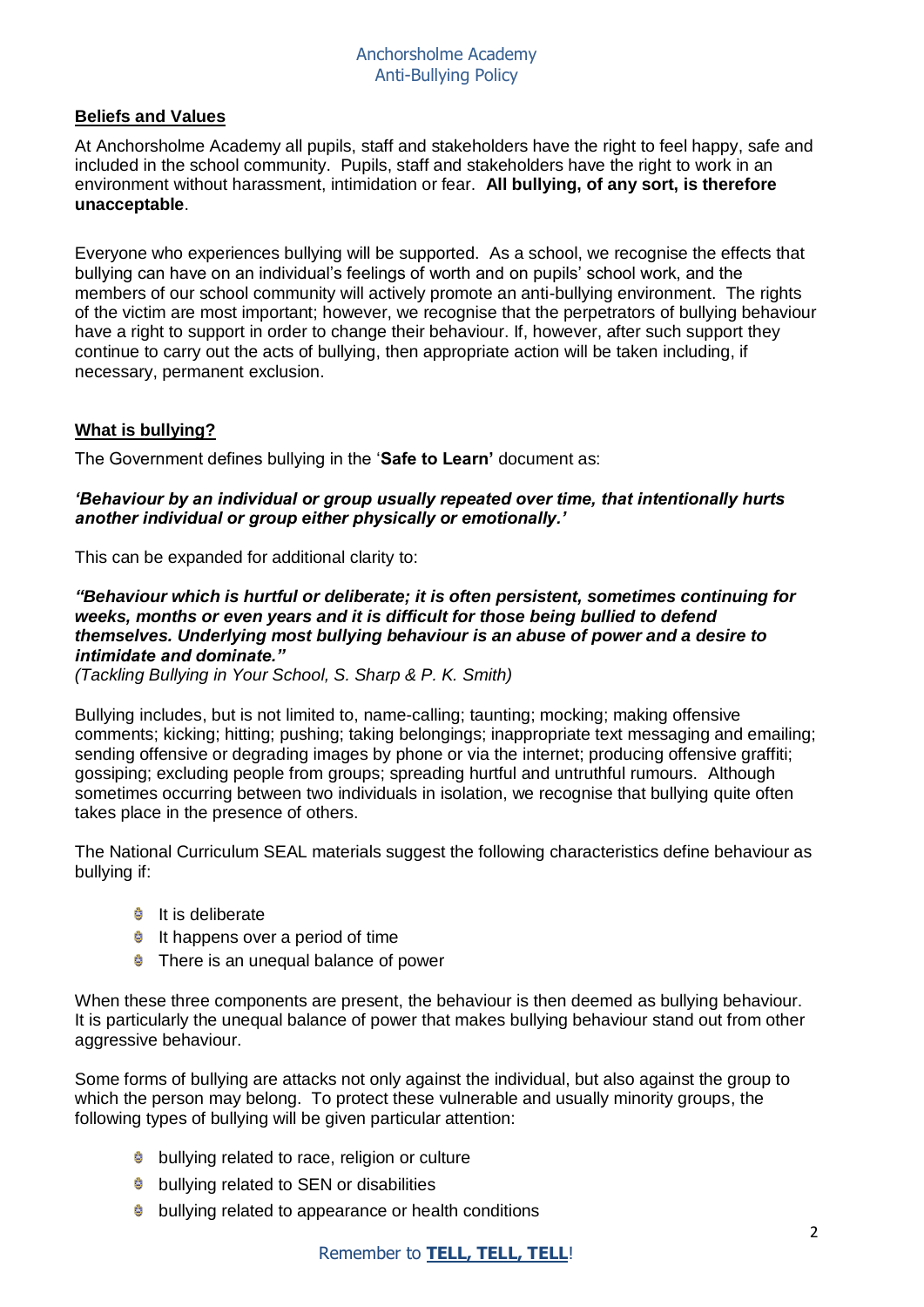- **b** bullying related to sexual orientation
- **bullying of young carers, looked-after children or otherwise related to home** circumstances
- Sexist or sexual bullying

# **What types of bullying are there?**

- Emotional (being unfriendly, excluding, tormenting, threatening behaviour)
- **•** Verbal (name calling, sarcasm, spreading rumours, teasing)
- **C** Physical (pushing, kicking, hitting, punching or any use of violence)
- $\bullet$  Extortion (demanding money/goods with threats)
- Cyber (all areas of internet, email and internet chatroom misuse)

# **Mobile threats by text messaging and calls:**

Misuse of associated technology i.e. camera and video facilities including those on mobile phones.

- **C** Racist (racial taunts, graffiti, gestures)
- **Sexual (unwanted physical contact, sexually abusive comments)**
- **Homophobic (because of, or focusing on, the issue of sexuality)**

Bullying can take place between pupils, between pupils and staff, or between staff; by individuals or groups; face-to-face, indirectly or using a range of cyber bullying methods.

## **What are the signs and symptoms of bullying?**

A person may indicate by signs or behaviours that they are being bullied. Below is a list of possible signs of bullying. Whilst these signs may not always be an indication that bullying is taking place, they must be considered as a potential symptom of bullying. Everyone should be aware of these possible signs and should investigate if the person;

- **B** Is frightened of walking to or from school or changes route
- **Changes their usual routine**
- $\bullet$  Is unwilling to go to school (school phobic)
- $\theta$  Begins to truant
- $\bullet$  Becomes withdrawn, anxious or lacking in confidence
- Ů. Becomes aggressive, abusive, disruptive or unreasonable
- **Starts stammering**
- **Threatens or attempts suicide**
- **Threatens or attempts self-harm**
- **Threatens or attempts to run away**
- **Cries themselves to sleep at night or has nightmares**
- **G** Feels ill in the morning
- **Performance in school work begins to drop**
- **Comes home with clothes torn, property damaged or 'missing'**
- **Asks for money or starts stealing money**
- **E** Has dinner or other monies continually 'lost'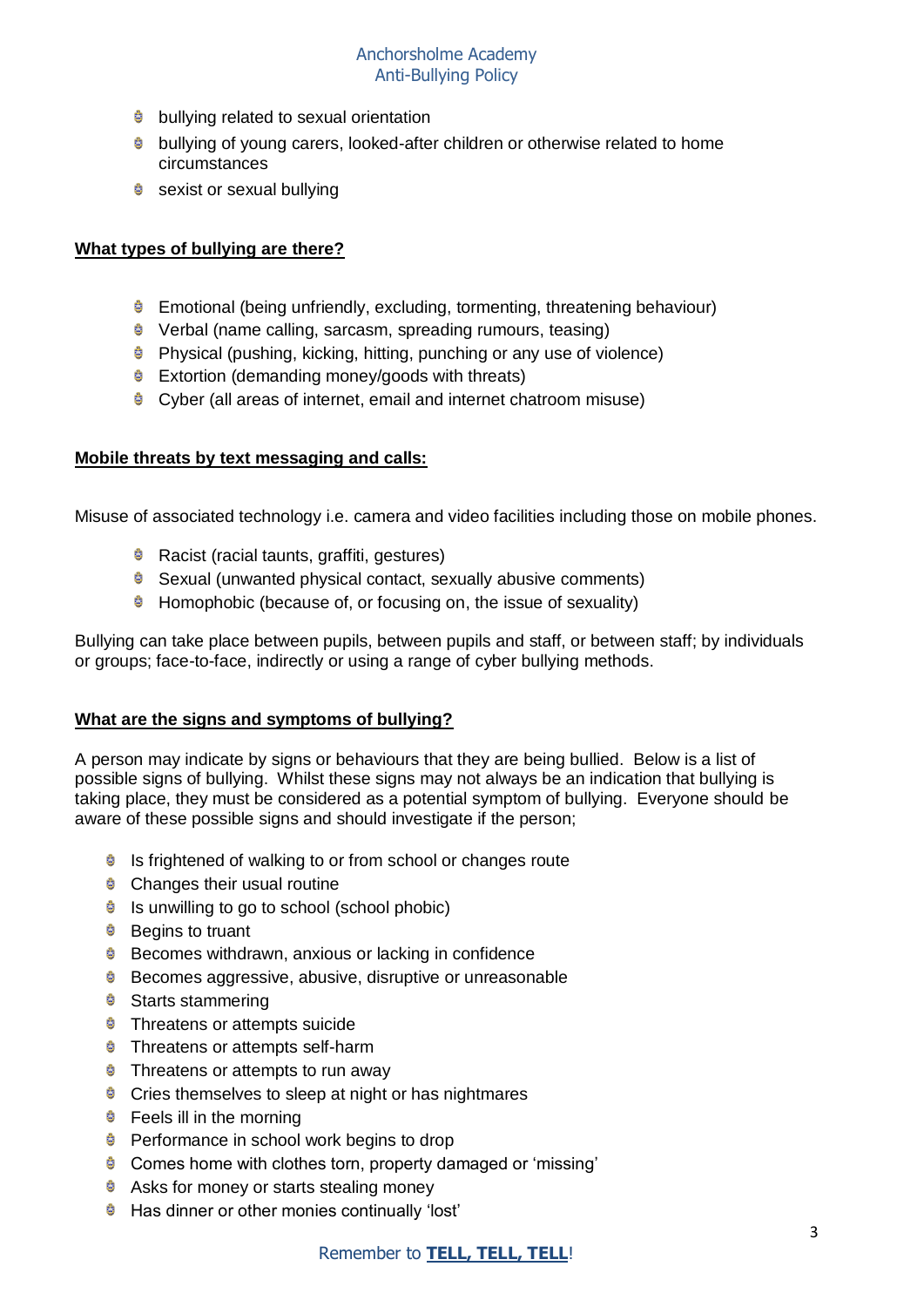# Anchorsholme Academy Anti-Bullying Policy

- **C** Has unexplained cuts or bruises
- **Comes home 'starving'**
- **Bullying others**
- **Changes their eating habits**
- $\bullet$  Is frightened to say what is wrong
- $\bullet$  Is afraid to use the internet or mobile phone
- $\bullet$  Is nervous or jumpy when a cyber-message is received
- Gives improbable excuses for their behaviour

# **Creating an Anti-Bullying Climate in Our School**

At Anchorsholme Academy we promote positive behaviour to create an environment in which pupils behave well, where pupils take responsibility for their behaviour, for each other's emotional and social wellbeing and include and support each other. We strongly promote a school community where everyone is safe, valued and respected by:

- **B** Raising awareness about bullying and our anti-bullying policy
- **Increasing understanding for victims and clearly identifying easily accessible avenues of** support
- **•** Promoting our "Tell, Tell, Tell" approach to reporting bullying (see below)
- **•** Promoting an anti-bullying ethos where all bullying is challenged and resolved
- $\bullet$  Teaching our pupils how to manage their relationships with others positively
- **Providing access to this anti-bullying policy to all individuals in the school community**

## **We will promote an anti-bullying climate by:**

- Signposting to easily accessible avenues of support, advice and guidance for all involved in any bullying incident e.g. Safeguarding Officer, Headteacher, Deputy Headteacher, Learning Mentors, the pastoral team and other members of staff.
- Using school assemblies to reinforce our message that **bullying will not be tolerated**.
- **Making it clear in the information given to pupils and their parents when they join our** school that bullying will not be tolerated.
- **Asking our School Council representatives to provide a forum in which concerns about** bullying can be discussed and through which they can be raised with staff by including bullying as an agenda item at least termly.
- **•** Providing a child-friendly leaflet and a parent-friendly leaflet detailing our anti-bullying policy with information on what bullying is and what to do if they suspect someone is being bullied at school and identifying avenues of support **(see Appendix 1)**.
- Recording and storing incidents of bullying in a confidential **Anti-Bullying File** in the Headteacher's office.
- **B** Reviewing our anti-bullying policy with all stakeholders annually.
- **•** Providing appropriate anti-bullying training to all staff, as required.
- $\bullet$  Ensuring all staff, parents and pupils understand that they have a responsibility to challenge or report behaviour that they believe could be bullying behaviour.

## **OUR AIM IS TO CREATE A CLIMATE WHERE BULLYING IS NOT ACCEPTED BY ANYONE WITHIN THE SCHOOL COMMUNITY.**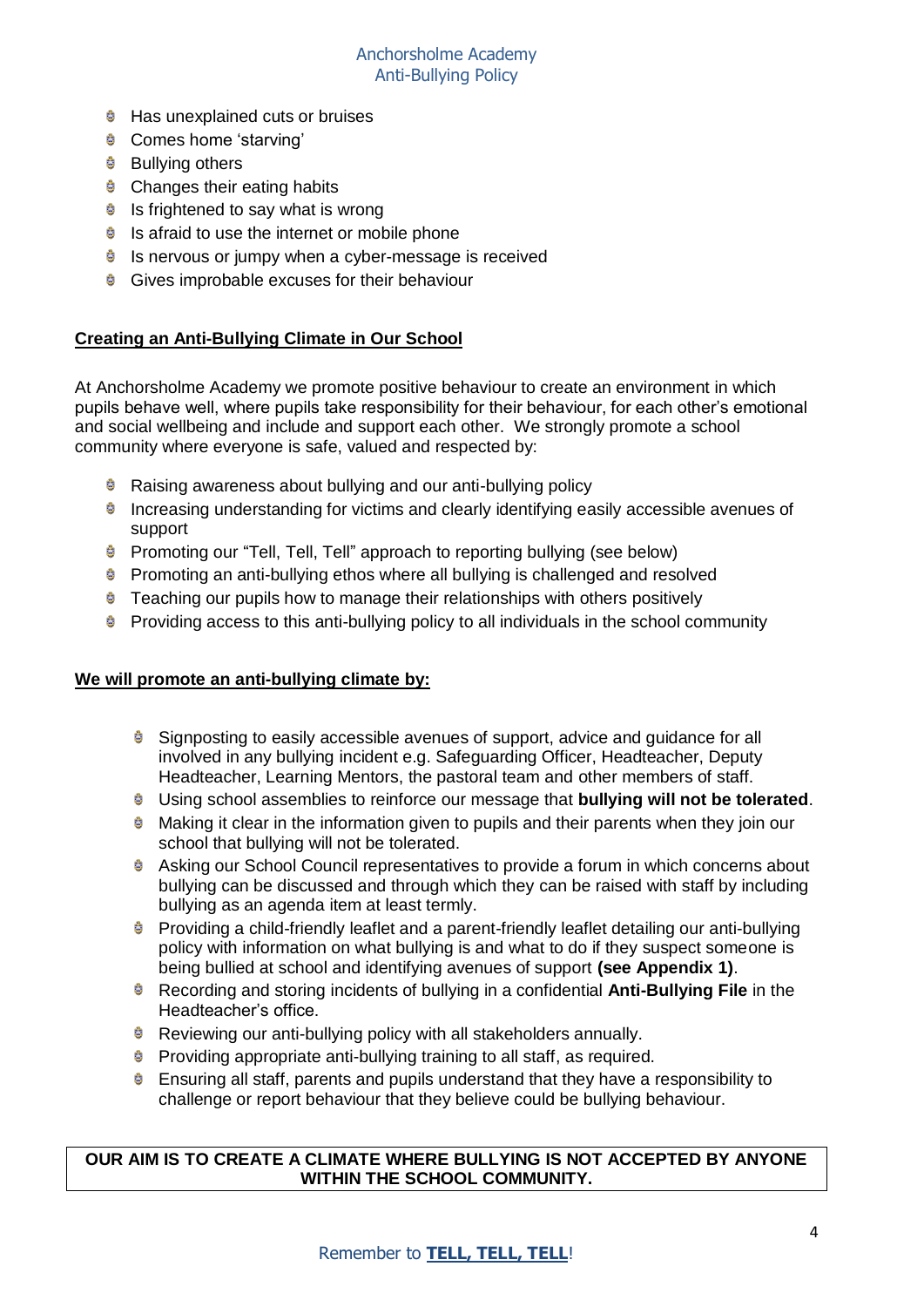We are committed to a preventative approach to solving the problem of bullying and we will:

- Conduct periodic questionnaires (**during anti-bullying week**) and have regular forums with the school council to ask pupils where and when bullying occurs and we will supervise and try to eliminate unsafe areas which they report to us.
- **•** Provide information and training to help teaching and non-teaching staff, including midday supervisors, to spot the signs of bullying and how to respond.
- Provide a 'worry box' for children to confidentially and (anonymously, if necessary) report any aspects/incidents of bullying.
- Continue to raise awareness around bullying.

# **Responding to Incidents**

All reports of bullying will be taken seriously and followed up.

# **What victims of bullying should do:**

- **C** Our message to victims of bullying is to **TELL, TELL**, **TELL** 
	- **Tell** the adult who is available when an incident happens. **Tell** the class teacher or other trusted adult, **Tell** the Headteacher or other senior leader in school. **Tell** all of them if you feel you need to.
- **Use the 'Worry Box' if you don't want to tell someone in person.**
- **If you see bullying use the same TELL, TELL, TELL approach.**
- $\bullet$  Once the reported incident has been dealt with, individuals should report any further incident of bullying immediately.

## **What school will do:**

- $\bullet$  Support to the victim through a discussion reassuring them they were right to tell, stating what action will be taken to stop the bullying and how the action will be followed up.
- **C** Offer emotional and psychological support.
- $\bullet$  Ensure the victim is safe; appropriate arrangements will be made to try to safeguard this. These strategies will be discussed with the victim.
- **Take seriously all reports of bullying, the member of staff will make a judgement about the** most appropriate person to deal with it based on the seriousness of the incident and the history of those involved.
- A bullying report form will be completed and passed to the Headteacher who will follow up the incident, with support from the Pastoral team.
- **All reports of bullying (whether it is deemed bullying, or not, following investigation) will be** recorded in the Bullying Log in the file in the Headteacher's office.
- Written records of the investigation and action taken will be kept in the Anti-Bullying file kept in the Headteacher's office.
- In cases of serious incidents or repeated bullying, parents/carers of both parties will be informed.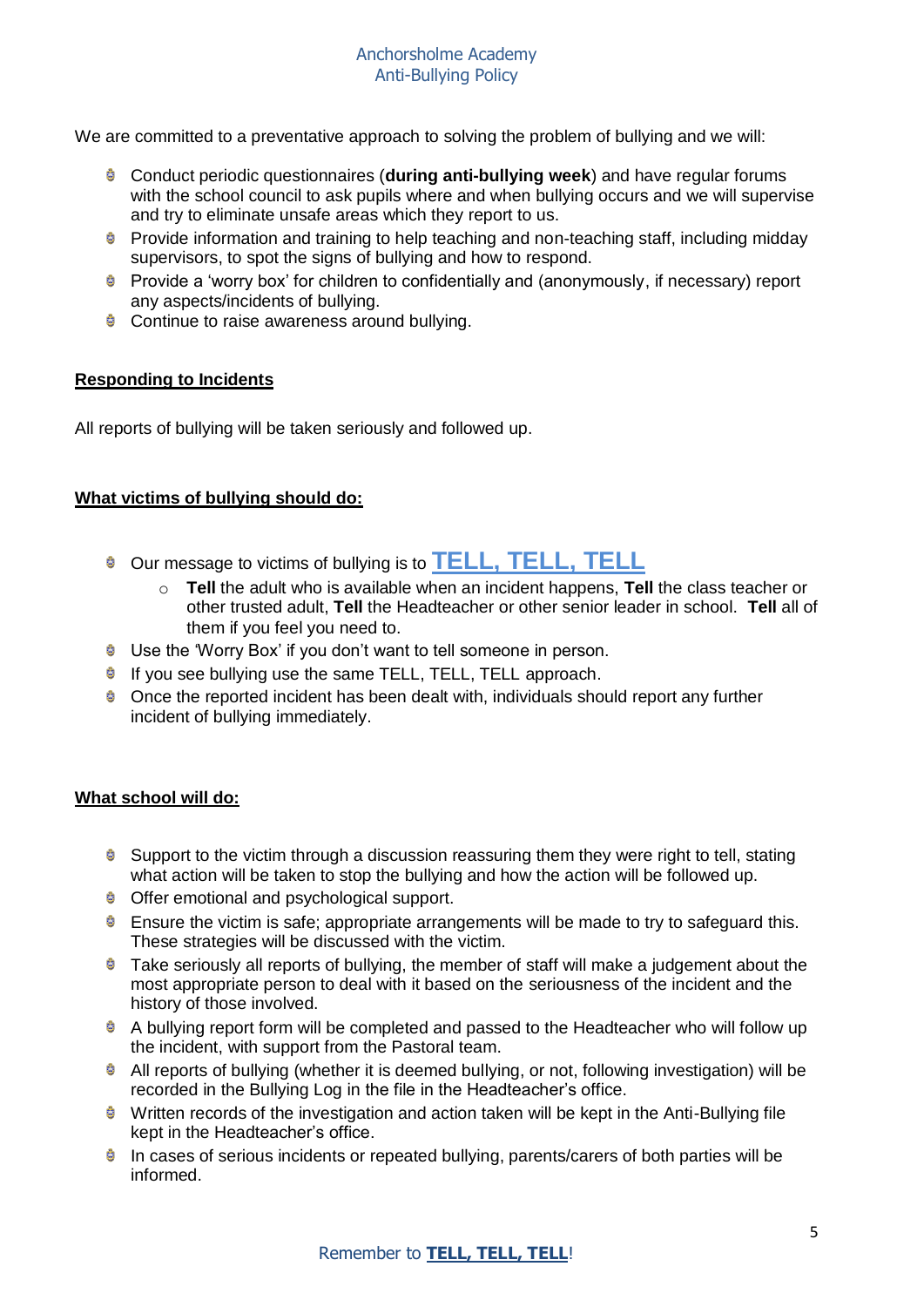Action taken against the perpetrators of bullying will vary depending on the type of bullying and could include the removal of the perpetrator from the yard for a period of time, internal isolation, removal of privileges, involvement of parents and, if necessary, exclusion from school for an appropriate period of time.

# **Recording**

Victims, children who exhibit bullying behaviour and witnesses will be interviewed separately. Written accounts of events will also be written separately.

e.g. The Headteacher and Pastoral team will review the Bullying Report forms and log once per half term to look for patterns.

## **Resolutions**

Once all necessary information has been gathered, a judgement will be made about the most appropriate strategies to use. Where possible, we will adopt a joint problem solving approach and ask the individuals involved to help us find solutions to the problems. This will encourage them to take responsibility for their actions, build resilience and raise awareness of the emotional and social needs of others.

We will reinforce the message that bullying is not acceptable, that we expect it to stop and we will seek a commitment to this from the children who exhibit bullying behaviour. These children will be made aware that we will be checking to ensure that the bullying has stopped and the likely consequences should it not do so.

Parents of victims and perpetrators will be contacted and kept informed where appropriate.

## **Confidentiality**

The School adopts an open and accepting attitude towards children as part of its responsibility for pastoral care. All staff hope that children and parents will feel free to talk about any concerns and will see school as a safe, confidential place when there are difficulties. Children's worries and fears will be taken seriously and children are encouraged to seek help from any member of staff. All staff understand the importance of confidentiality when dealing with sensitive and emotive issues.

## **Bullying Outside the School Premises**

It is very difficult for school to deal with bullying that occurs off the school premises. If we are made aware of incidents we will, where appropriate, deal with them in accordance with this policy. We do take all bullying seriously, but we are also aware that our interventions may be limited when the incident takes place off-site. We will endeavour to support victims to the best of our ability. In the case of bullying by pupils from other schools, or by people who are not at school at all, we will work with other agencies to help them deal with the problem. This may include the Headteacher of another school and the police.

## **Support Agencies**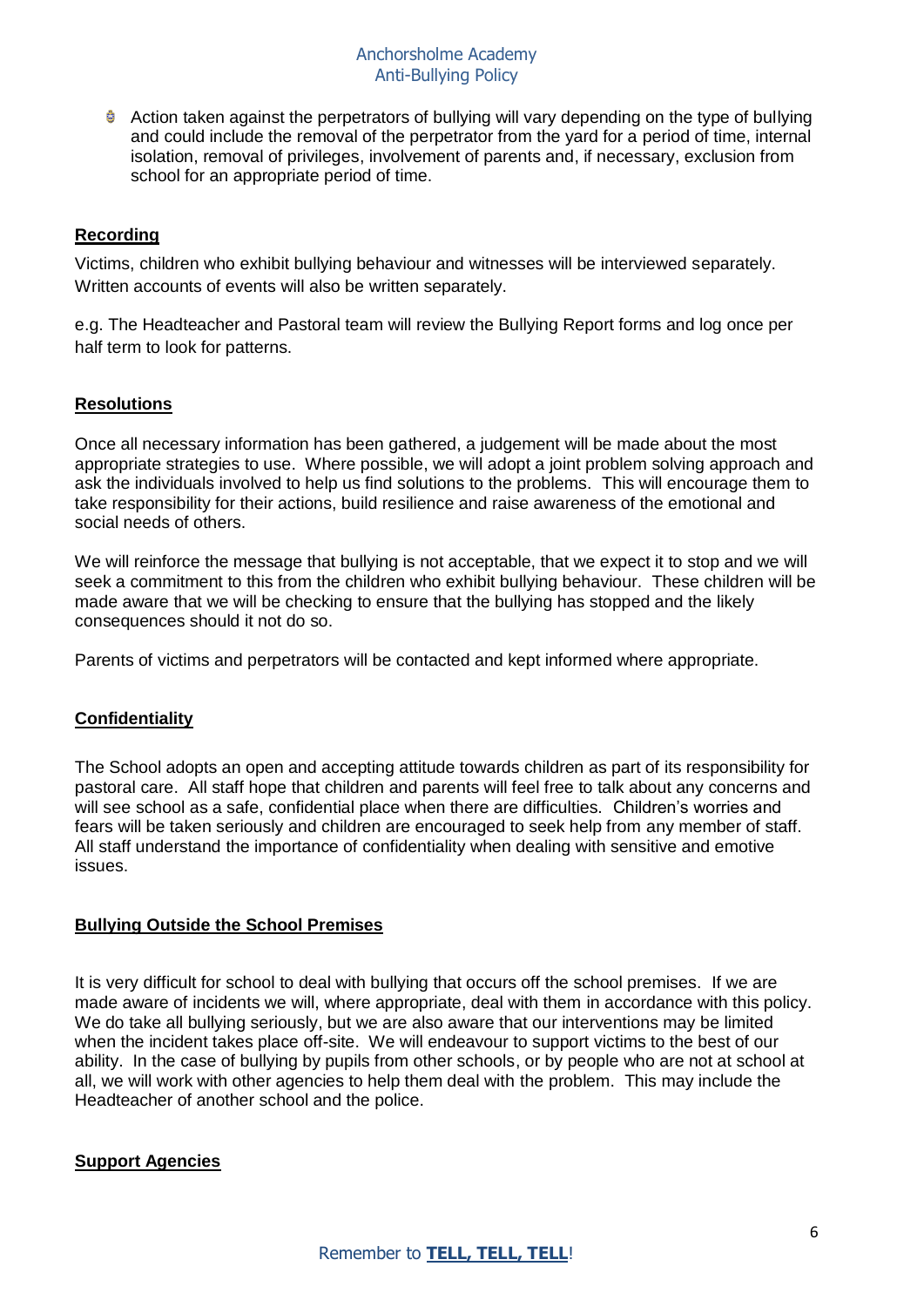## Anchorsholme Academy Anti-Bullying Policy

- **Anti-Bullying Alliance** the alliance brings together over 60 organisations into one network with the aim of reducing bullying. Their website has a parent section with links to recommended organisations who can help with bullying issues: [www.anti](http://www.anti-bullyingalliance.org.uk/)[bullyingalliance.org.uk](http://www.anti-bullyingalliance.org.uk/)
- **Kidscape** [www.kidscape.org.uk,](file:///C:/Users/gdow/Downloads/www.kidscape.org.uk) tel. 02077 303 300
- **ChildLine** advice and stories from children who have survived bullying, tel. 08000 1111
- **Bullying online** [www.bullying.co.uk](file:///C:/Users/gdow/Downloads/www.bullying.co.uk)
- **Parent Line Plus** advice and links for parents [www.parentlineplus.org.uk,](file:///C:/Users/gdow/Downloads/www.parentlineplus.org.uk) tel. 0808 8002 222
- **Parents Against Bullying tel. 01928 576152**

#### **Useful Sources of Information**

- **Stonewall** the gay equality organisation founded in 1989. Founding members include Sir Ian McKellen. [www.stonewall.org.uk.](file:///C:/Users/gdow/Downloads/www.stonewall.org.uk)
- **Cyberbullying.org** one of the first websites set up in this area, for young people, providing advice around preventing and taking action against cyberbullying. A Canadian based site. [www.cyberbullying.org](file:///C:/Users/gdow/Downloads/www.cyberbullying.org)
- **Chat Danger** a website that informs about the potential dangers online (including bullying), and advice on how to stay safe while chatting. [www.chatdanger.com](file:///C:/Users/gdow/Downloads/www.chatdanger.com)
- **C** Think U Know the Child Exploitation and Online Protection Centre (CEOP), has produced a set of resources around internet safety for secondary schools. [www.thinkuknow.co.uk](file:///C:/Users/gdow/Downloads/www.thinkuknow.co.uk)
- **E** Know IT All for Parents a range of resources for primary and secondary schools by Child net International. This site has a sample family agreement. [www.childnet-int.org/kia/parents](file:///C:/Users/gdow/Downloads/www.childnet-int.org/kia/parents)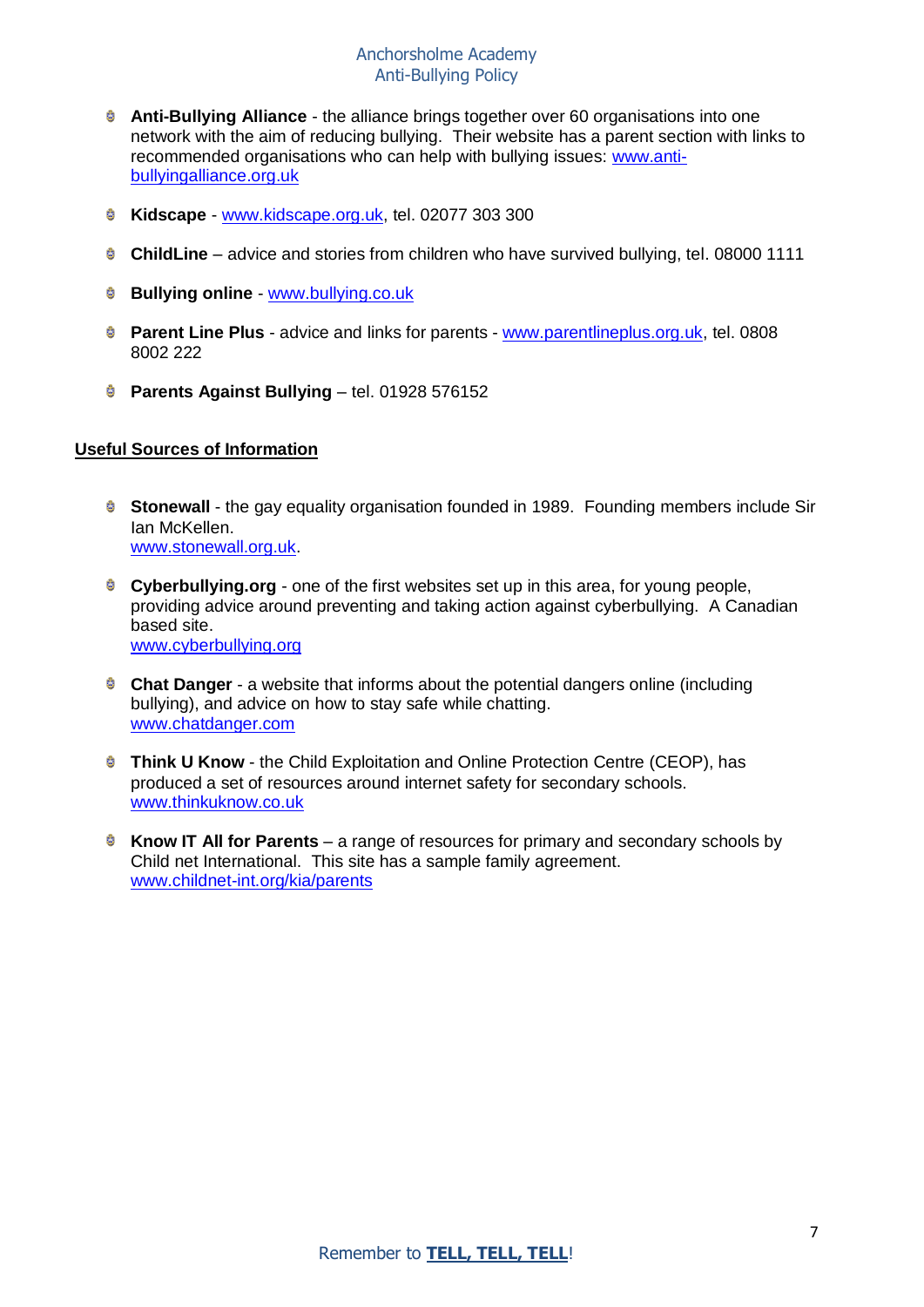*Appendix 1a* 

# **Anchorsholme Academy School**

#### **Parents' Bullying Guidance**

#### **What is bullying?**

Behaviour by a person or group usually repeated over time, that deliberately hurts another person or group either physically or emotionally.

#### **Bullying includes:**

name-calling; taunting; mocking; making offensive comments; kicking; hitting; pushing; taking belongings; inappropriate text messaging and emailing; sending offensive or degrading images by phone or via the internet; producing offensive graffiti; gossiping; excluding people from groups; spreading hurtful and untruthful rumours.

#### *Please remember that if your child falls out with friends or other children this is not necessarily bullying. However, we will still help you to resolve any problems if we can.*

#### **What to do to help your child:**

- Make time regularly to talk to them about friendships so they are used to talking to you about these things.
- **Watch out for changes in their attitude to school, frequent stomach aches, unusual** outbursts of anger or other unusual behaviours.
- **If they say they are unhappy because someone is being unkind or bullying them, listen** carefully and make sure they know you will take it seriously.
- $\bullet$  Try not to suggest that they do things differently. They need to feel that it is the child doing the bullying who is wrong and who needs to change their behaviour.
- **€** Come into school and ask to speak to a member of staff: once school knows about the problem we can try to solve it.

#### **What will the school do?**

- **We will take it seriously and listen to yours and your child's worries and fears.**
- $\bullet$  We will help to stop this happening to your child.
- $\bullet$  We will keep you informed of what we have done.